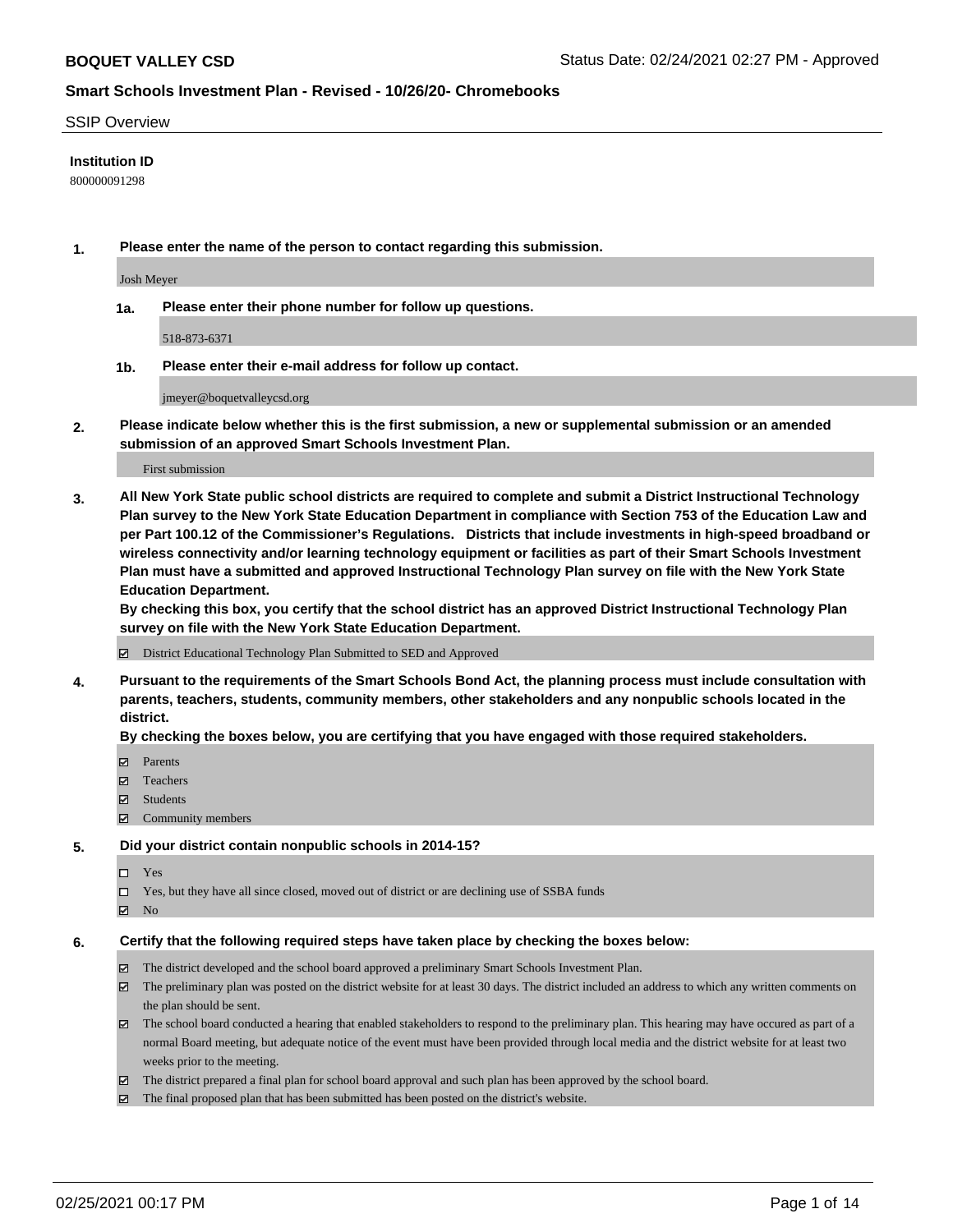SSIP Overview

**6a. Please upload the proposed Smart Schools Investment Plan (SSIP) that was posted on the district's website, along with any supporting materials. Note that this should be different than your recently submitted Educational Technology Survey. The Final SSIP, as approved by the School Board, should also be posted on the website and remain there during the course of the projects contained therein.**

Smart Schools Investment Plan BVCSD.pdf Smart Schools Investment Plan BVCSD.pdf

**6b. Enter the webpage address where the final Smart Schools Investment Plan is posted. The Plan should remain posted for the life of the included projects.**

http://www.boquetvalleycsd.org/smart-school-investment-plan/

**7. Please enter an estimate of the total number of students and staff that will benefit from this Smart Schools Investment Plan based on the cumulative projects submitted to date.**

500

**8. An LEA/School District may partner with one or more other LEA/School Districts to form a consortium to pool Smart Schools Bond Act funds for a project that meets all other Smart School Bond Act requirements. Each school district participating in the consortium will need to file an approved Smart Schools Investment Plan for the project and submit a signed Memorandum of Understanding that sets forth the details of the consortium including the roles of each respective district.**

 $\Box$  The district plans to participate in a consortium to partner with other school district(s) to implement a Smart Schools project.

**9. Please enter the name and 6-digit SED Code for each LEA/School District participating in the Consortium.**

| <b>Partner LEA/District</b> | <b>ISED BEDS Code</b> |
|-----------------------------|-----------------------|
| (No Response)               | (No Response)         |

**10. Please upload a signed Memorandum of Understanding with all of the participating Consortium partners.**

(No Response)

**11. Your district's Smart Schools Bond Act Allocation is:**

\$540,715

**12. Final 2014-15 BEDS Enrollment to calculate Nonpublic Sharing Requirement**

|            | <b>Public Enrollment</b> | Nonpublic Enrollment | Total Enrollment | l Nonpublic Percentage |
|------------|--------------------------|----------------------|------------------|------------------------|
| Enrollment |                          |                      | 0.00             | 0.00                   |

**13. This table compares each category budget total, as entered in that category's page, to the total expenditures listed in the category's expenditure table. Any discrepancies between the two must be resolved before submission.**

|                                                 | Sub-Allocations | <b>Expenditure Totals</b> | <b>Difference</b> |
|-------------------------------------------------|-----------------|---------------------------|-------------------|
| School Connectivity                             | 0.00            | 0.00                      | 0.00              |
| Connectivity Projects for<br><b>Communities</b> | 0.00            | 0.00                      | 0.00              |
| <b>Classroom Technology</b>                     | 69,997.50       | 69,997.50                 | 0.00              |
| Pre-Kindergarten Classrooms                     | 0.00            | 0.00                      | 0.00              |
| Replace Transportable<br>Classrooms             | 0.00            | 0.00                      | 0.00              |
| High-Tech Security Features                     | 0.00            | 0.00                      | 0.00              |
| Nonpublic Loan                                  | 0.00            | 0.00                      | 0.00              |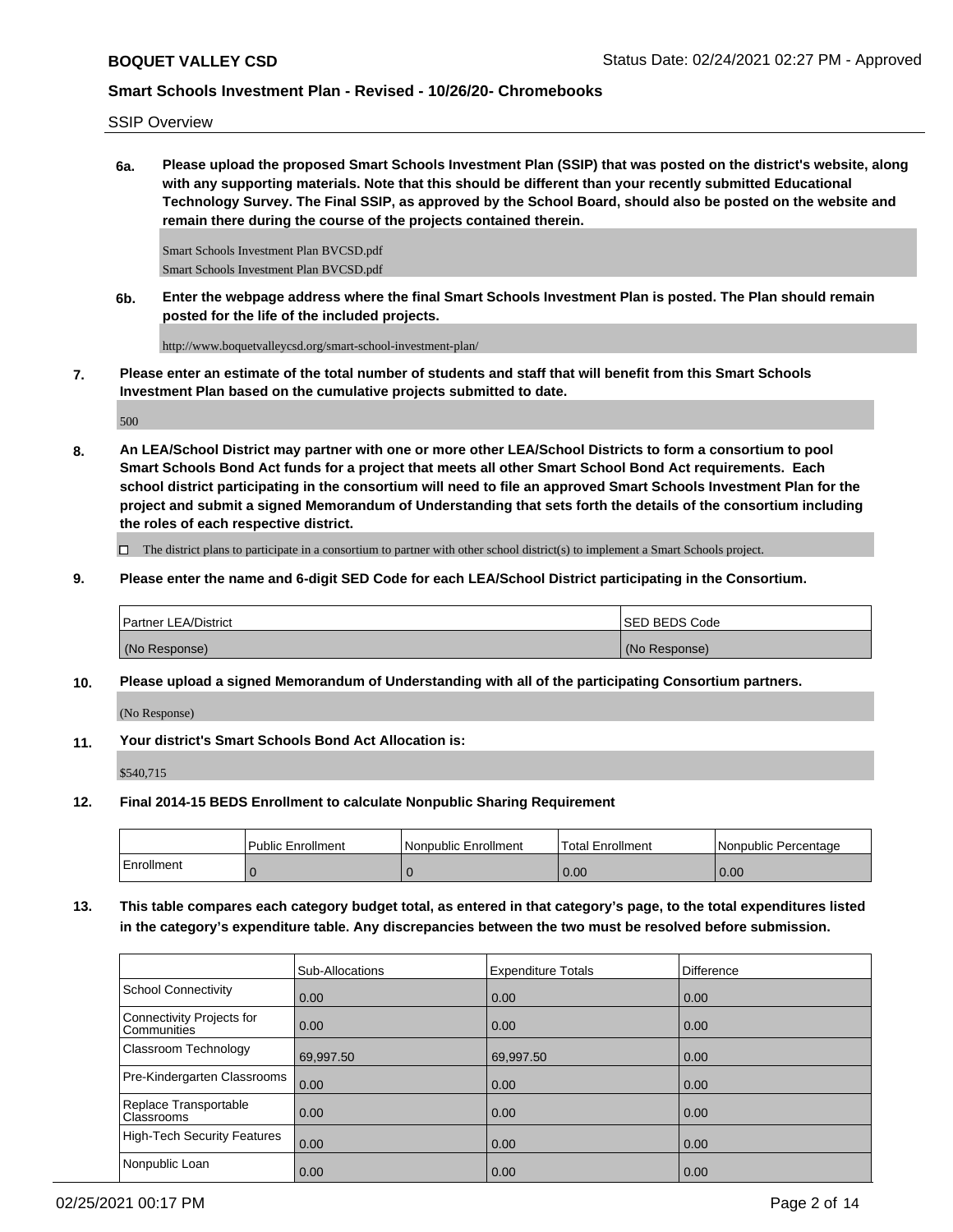SSIP Overview

|         | Sub-Allocations | Expenditure Totals | <b>Difference</b> |
|---------|-----------------|--------------------|-------------------|
| Totals: | 69,998          | 69,998             | 0                 |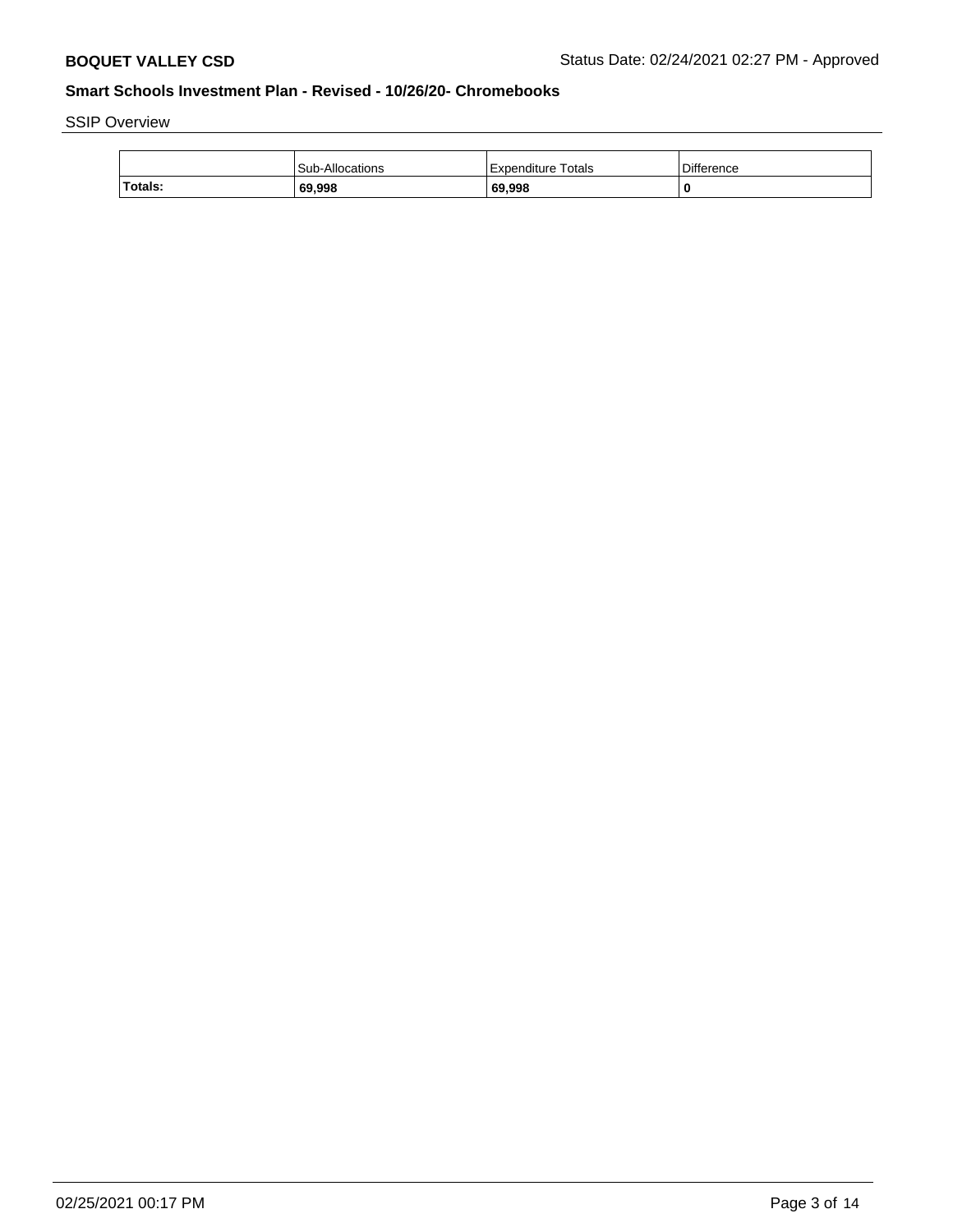School Connectivity

- **1. In order for students and faculty to receive the maximum benefit from the technology made available under the Smart Schools Bond Act, their school buildings must possess sufficient connectivity infrastructure to ensure that devices can be used during the school day. Smart Schools Investment Plans must demonstrate that:**
	- **• sufficient infrastructure that meets the Federal Communications Commission's 100 Mbps per 1,000 students standard currently exists in the buildings where new devices will be deployed, or**
	- **• is a planned use of a portion of Smart Schools Bond Act funds, or**
	- **• is under development through another funding source.**

**Smart Schools Bond Act funds used for technology infrastructure or classroom technology investments must increase the number of school buildings that meet or exceed the minimum speed standard of 100 Mbps per 1,000 students and staff within 12 months. This standard may be met on either a contracted 24/7 firm service or a "burstable" capability. If the standard is met under the burstable criteria, it must be:**

**1. Specifically codified in a service contract with a provider, and**

**2. Guaranteed to be available to all students and devices as needed, particularly during periods of high demand, such as computer-based testing (CBT) periods.**

**Please describe how your district already meets or is planning to meet this standard within 12 months of plan submission.**

(No Response)

**1a. If a district believes that it will be impossible to meet this standard within 12 months, it may apply for a waiver of this requirement, as described on the Smart Schools website. The waiver must be filed and approved by SED prior to submitting this survey.**

 $\Box$  By checking this box, you are certifying that the school district has an approved waiver of this requirement on file with the New York State Education Department.

**2. Connectivity Speed Calculator (Required). If the district currently meets the required speed, enter "Currently Met" in the last box: Expected Date When Required Speed Will be Met.**

|                  | l Number of     | Required Speed | Current Speed in | Expected Speed | Expected Date                        |
|------------------|-----------------|----------------|------------------|----------------|--------------------------------------|
|                  | <b>Students</b> | In Mbps        | <b>Mbps</b>      | to be Attained | When Required                        |
|                  |                 |                |                  |                | Within 12 Months 1Speed Will be Met1 |
| Calculated Speed | (No Response)   | 0.00           | (No Response)    | (No Response)  | l (No Response)                      |

**3. Describe how you intend to use Smart Schools Bond Act funds for high-speed broadband and/or wireless connectivity projects in school buildings.**

(No Response)

**4. Describe the linkage between the district's District Instructional Technology Plan and how the proposed projects will improve teaching and learning. (There should be a link between your response to this question and your responses to Question 1 in Section IV - NYSED Initiatives Alignment: "Explain how the district use of instructional technology will serve as a part of a comprehensive and sustained effort to support rigorous academic standards attainment and performance improvement for students."** 

**Your answer should also align with your answers to the questions in Section II - Strategic Technology Planning and the associated Action Steps in Section III - Action Plan.)**

(No Response)

**5. If the district wishes to have students and staff access the Internet from wireless devices within the school building, or in close proximity to it, it must first ensure that it has a robust Wi-Fi network in place that has sufficient bandwidth to meet user demand.**

**Please describe how you have quantified this demand and how you plan to meet this demand.**

(No Response)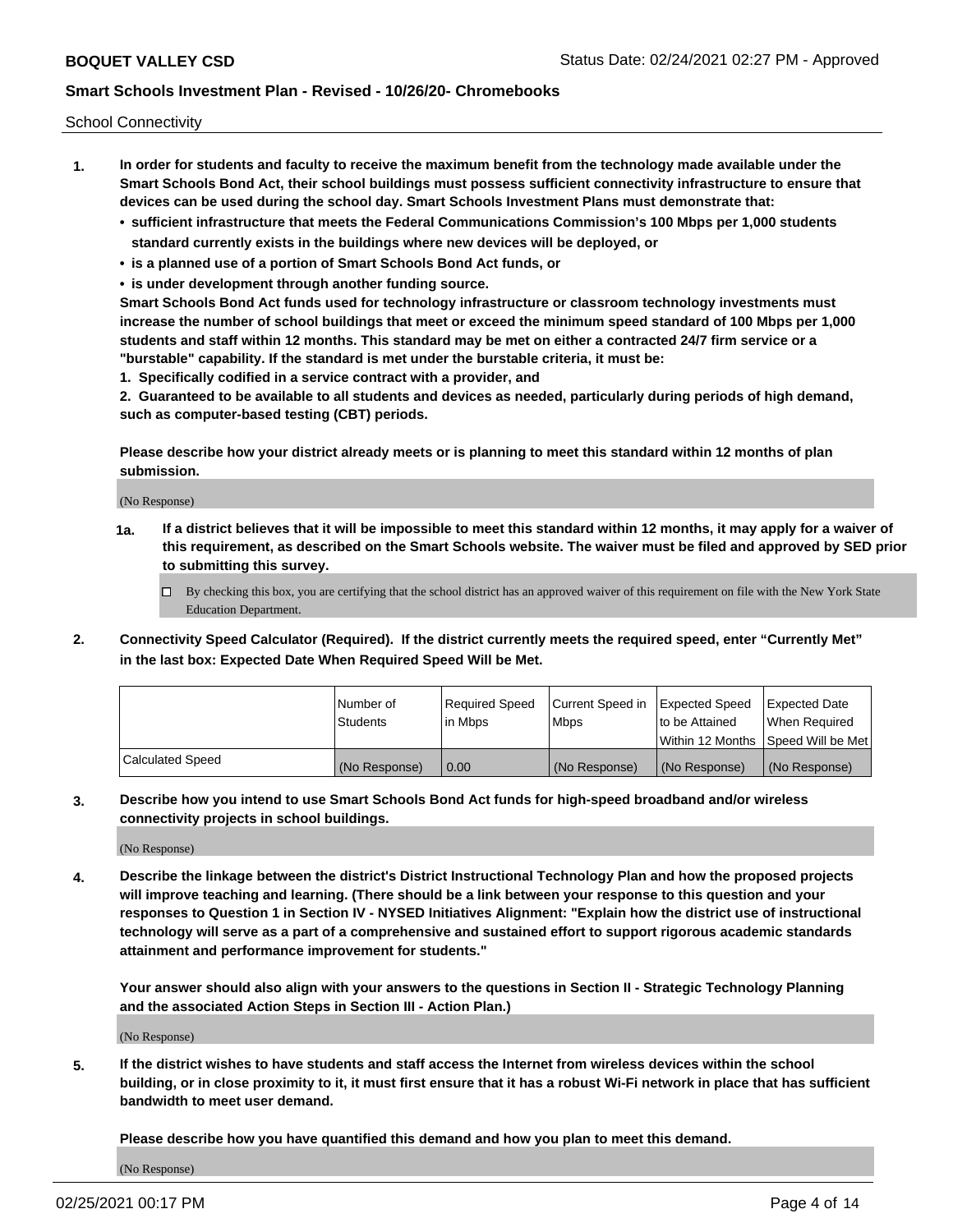School Connectivity

**6. Smart Schools plans with any expenditures in the School Connectivity category require a project number from the Office of Facilities Planning. Districts must submit an SSBA LOI and receive project numbers prior to submitting the SSIP. As indicated on the LOI, some projects may be eligible for a streamlined review and will not require a building permit.**

**Please indicate on a separate row each project number given to you by the Office of Facilities Planning.**

| Project Number |  |
|----------------|--|
| (No Response)  |  |

**7. Certain high-tech security and connectivity infrastructure projects may be eligible for an expedited review process as determined by the Office of Facilities Planning.**

## **Was your project deemed eligible for streamlined review?**

(No Response)

## **8. Include the name and license number of the architect or engineer of record.**

| Name          | License Number |
|---------------|----------------|
| (No Response) | (No Response)  |

## **9. Public Expenditures – Loanable (Counts toward the nonpublic loan calculation)**

| Select the allowable expenditure type.<br>Repeat to add another item under each type. | <b>PUBLIC</b> Items to be<br>l Purchased | Quantity           | Cost Per Item    | <b>Total Cost</b> |
|---------------------------------------------------------------------------------------|------------------------------------------|--------------------|------------------|-------------------|
| (No Response)                                                                         | (No Response)                            | l (No<br>Response) | (No<br>Response) | $\overline{0.00}$ |
|                                                                                       |                                          | O                  | 0.00             |                   |

## **10. Public Expenditures – Non-Loanable (Does not count toward nonpublic loan calculation)**

| Select the allowable expenditure | <b>PUBLIC</b> Items to be purchased | Quantity      | Cost per Item | <b>Total Cost</b> |
|----------------------------------|-------------------------------------|---------------|---------------|-------------------|
| type.                            |                                     |               |               |                   |
| Repeat to add another item under |                                     |               |               |                   |
| each type.                       |                                     |               |               |                   |
| (No Response)                    | (No Response)                       | (No Response) | (No Response) | 0.00              |
|                                  |                                     |               | 0.00          |                   |

#### **11. Final 2014-15 BEDS Enrollment to calculate Nonpublic Sharing Requirement (no changes allowed.)**

|            | l Public Enrollment | Nonpublic Enrollment | <b>Total Enrollment</b> | Nonpublic Percentage |
|------------|---------------------|----------------------|-------------------------|----------------------|
| Enrollment |                     |                      | 0.00                    | 0.00                 |

### **12. Total Public Budget - Loanable (Counts toward the nonpublic loan calculation)**

|                                                 | Public Allocations | Estimated Nonpublic Loan<br>Amount | <b>Estimated Total Sub-Allocations</b> |
|-------------------------------------------------|--------------------|------------------------------------|----------------------------------------|
| Network/Access Costs                            | (No Response)      | 0.00                               | 0.00                                   |
| School Internal Connections and<br>l Components | (No Response)      | 0.00                               | 0.00                                   |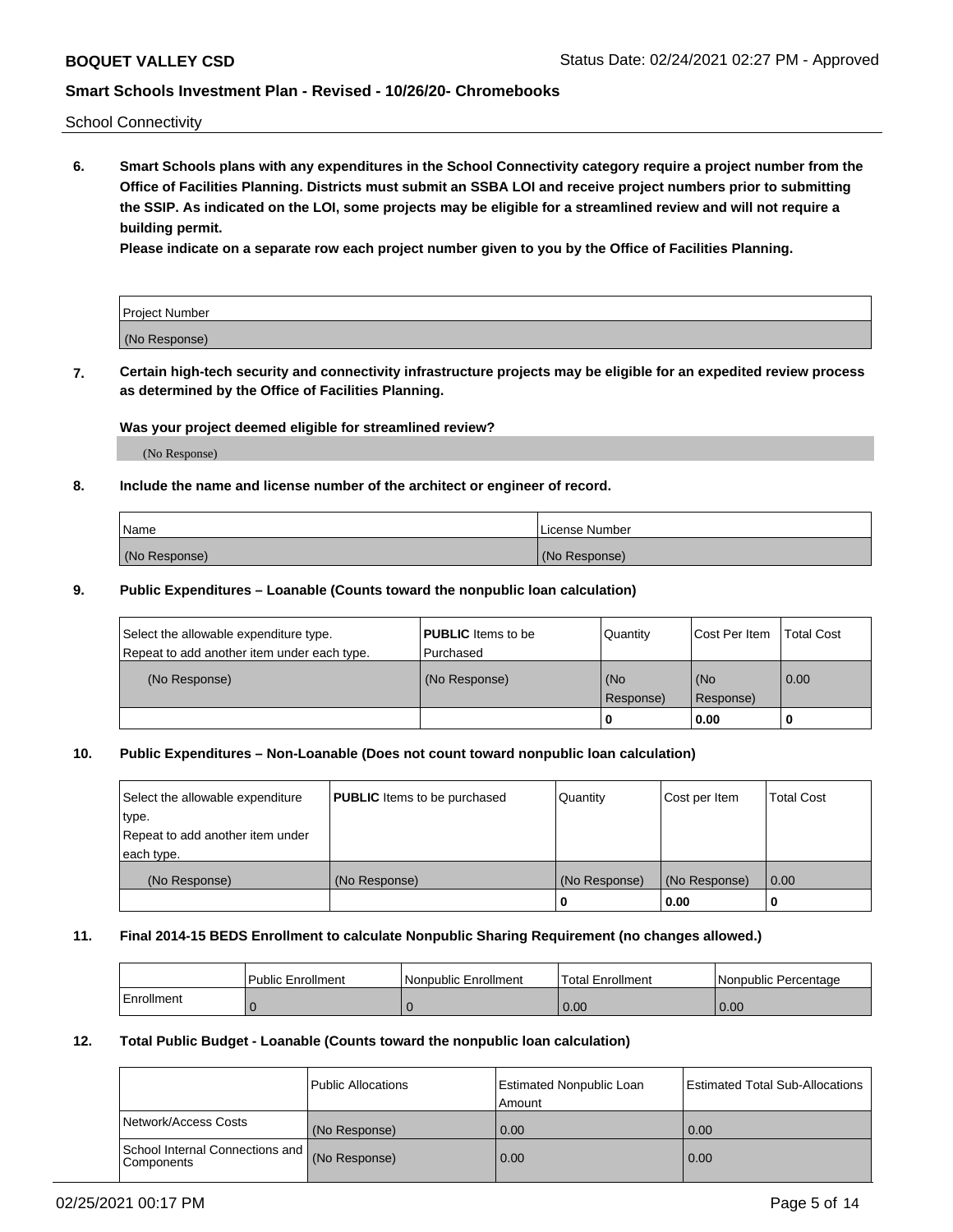School Connectivity

|                | Public Allocations | <b>Estimated Nonpublic Loan</b><br>l Amount | <b>Estimated Total Sub-Allocations</b> |
|----------------|--------------------|---------------------------------------------|----------------------------------------|
| l Other        | (No Response)      | 0.00                                        | 0.00                                   |
| <b>Totals:</b> | 0.00               | 0                                           |                                        |

# **13. Total Public Budget – Non-Loanable (Does not count toward the nonpublic loan calculation)**

|                                                   | Sub-<br>Allocation |
|---------------------------------------------------|--------------------|
|                                                   |                    |
| Network/Access Costs                              | (No Response)      |
| <b>Outside Plant Costs</b>                        | (No Response)      |
| <b>School Internal Connections and Components</b> | (No Response)      |
| Professional Services                             | (No Response)      |
| Testing                                           | (No Response)      |
| <b>Other Upfront Costs</b>                        | (No Response)      |
| <b>Other Costs</b>                                | (No Response)      |
| <b>Totals:</b>                                    | 0.00               |

# **14. School Connectivity Totals**

|                          | Total Sub-Allocations |
|--------------------------|-----------------------|
| Total Loanable Items     | 0.00                  |
| Total Non-Ioanable Items | 0.00                  |
| Totals:                  | 0                     |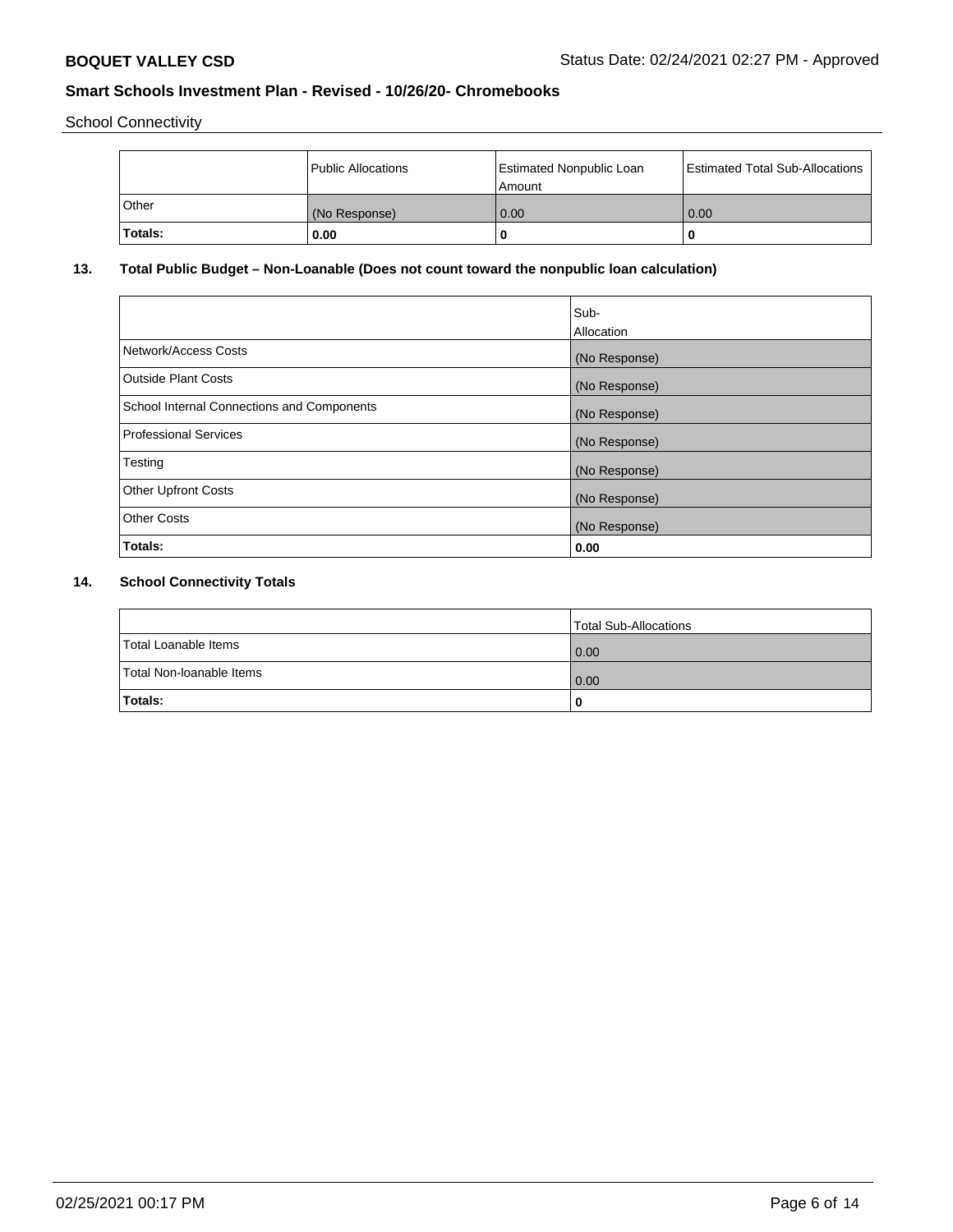Community Connectivity (Broadband and Wireless)

**1. Describe how you intend to use Smart Schools Bond Act funds for high-speed broadband and/or wireless connectivity projects in the community.**

(No Response)

**2. Please describe how the proposed project(s) will promote student achievement and increase student and/or staff access to the Internet in a manner that enhances student learning and/or instruction outside of the school day and/or school building.**

(No Response)

**3. Community connectivity projects must comply with all the necessary local building codes and regulations (building and related permits are not required prior to plan submission).**

 $\Box$  I certify that we will comply with all the necessary local building codes and regulations.

**4. Please describe the physical location of the proposed investment.**

(No Response)

**5. Please provide the initial list of partners participating in the Community Connectivity Broadband Project, along with their Federal Tax Identification (Employer Identification) number.**

| <b>Project Partners</b> | l Federal ID # |
|-------------------------|----------------|
| (No Response)           | (No Response)  |

**6. Please detail the type, quantity, per unit cost and total cost of the eligible items under each sub-category.**

| Select the allowable expenditure | Item to be purchased | Quantity      | Cost per Item | <b>Total Cost</b> |
|----------------------------------|----------------------|---------------|---------------|-------------------|
| type.                            |                      |               |               |                   |
| Repeat to add another item under |                      |               |               |                   |
| each type.                       |                      |               |               |                   |
| (No Response)                    | (No Response)        | (No Response) | (No Response) | 0.00              |
|                                  |                      | o             | 0.00          |                   |

**7. If you are submitting an allocation for Community Connectivity, complete this table.**

**Note that the calculated Total at the bottom of the table must equal the Total allocation for this category that you entered in the SSIP Overview overall budget.**

|                                    | Sub-Allocation |
|------------------------------------|----------------|
| Network/Access Costs               | (No Response)  |
| Outside Plant Costs                | (No Response)  |
| <b>Tower Costs</b>                 | (No Response)  |
| <b>Customer Premises Equipment</b> | (No Response)  |
| <b>Professional Services</b>       | (No Response)  |
| Testing                            | (No Response)  |
| <b>Other Upfront Costs</b>         | (No Response)  |
| <b>Other Costs</b>                 | (No Response)  |
| Totals:                            | 0.00           |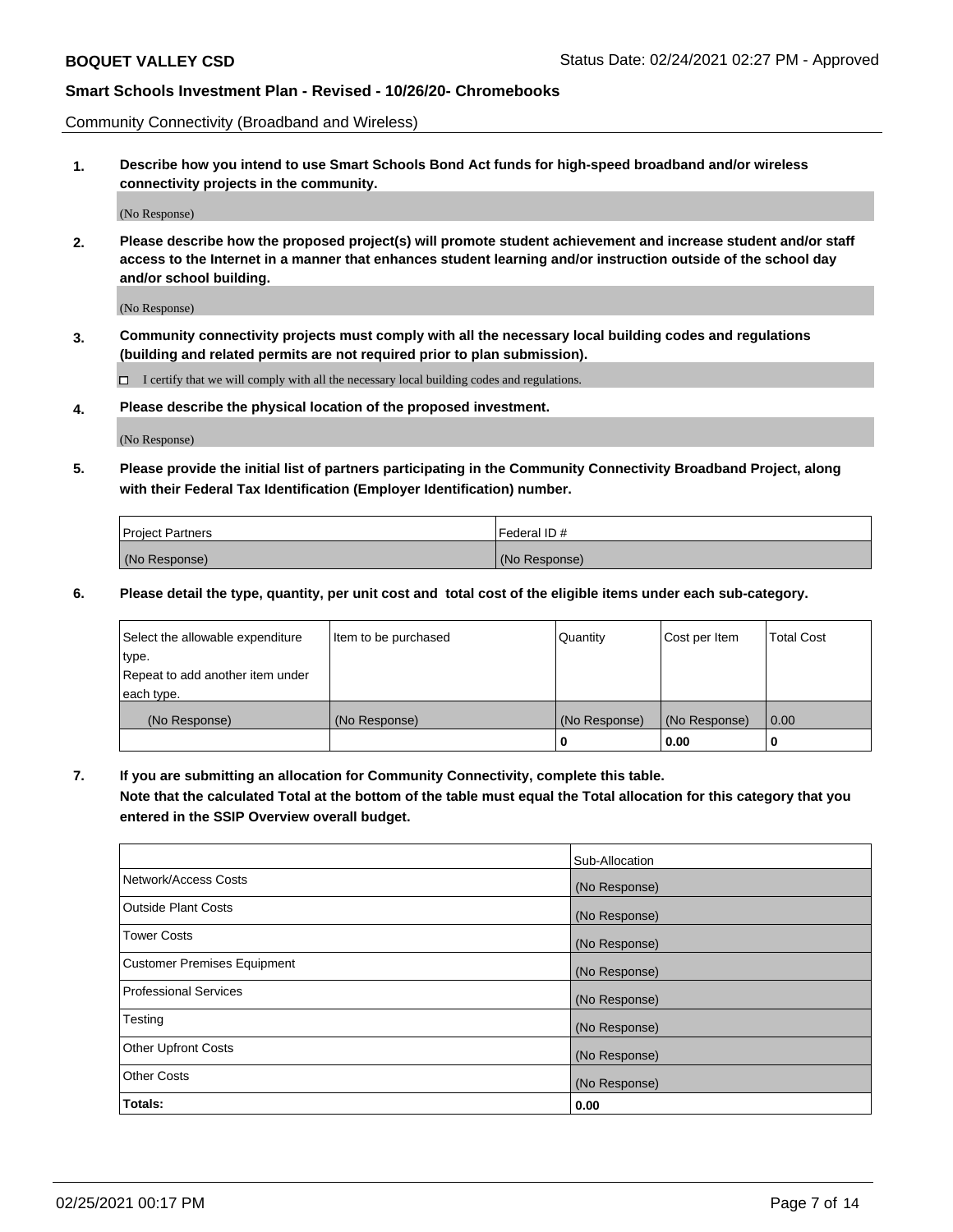## Classroom Learning Technology

**1. In order for students and faculty to receive the maximum benefit from the technology made available under the Smart Schools Bond Act, their school buildings must possess sufficient connectivity infrastructure to ensure that devices can be used during the school day. Smart Schools Investment Plans must demonstrate that sufficient infrastructure that meets the Federal Communications Commission's 100 Mbps per 1,000 students standard currently exists in the buildings where new devices will be deployed, or is a planned use of a portion of Smart Schools Bond Act funds, or is under development through another funding source. Smart Schools Bond Act funds used for technology infrastructure or classroom technology investments must**

**increase the number of school buildings that meet or exceed the minimum speed standard of 100 Mbps per 1,000 students and staff within 12 months. This standard may be met on either a contracted 24/7 firm service or a "burstable" capability. If the standard is met under the burstable criteria, it must be:**

**1. Specifically codified in a service contract with a provider, and**

**2. Guaranteed to be available to all students and devices as needed, particularly during periods of high demand, such as computer-based testing (CBT) periods.**

**Please describe how your district already meets or is planning to meet this standard within 12 months of plan submission.**

### 60 Mb/Sec to Internet,

1Gb/sec for internal network connectivity.

- **1a. If a district believes that it will be impossible to meet this standard within 12 months, it may apply for a waiver of this requirement, as described on the Smart Schools website. The waiver must be filed and approved by SED prior to submitting this survey.**
	- By checking this box, you are certifying that the school district has an approved waiver of this requirement on file with the New York State Education Department.
- **2. Connectivity Speed Calculator (Required). If the district currently meets the required speed, enter "Currently Met" in the last box: Expected Date When Required Speed Will be Met.**

|                  | l Number of<br><b>Students</b> | Required Speed<br>lin Mbps | Current Speed in Expected Speed<br>l Mbps | to be Attained | Expected Date<br>When Required<br>Within 12 Months 1Speed Will be Met1 |
|------------------|--------------------------------|----------------------------|-------------------------------------------|----------------|------------------------------------------------------------------------|
| Calculated Speed | 420                            | 42.00                      | 60                                        | (No Response)  | l currently met                                                        |

**3. If the district wishes to have students and staff access the Internet from wireless devices within the school building, or in close proximity to it, it must first ensure that it has a robust Wi-Fi network in place that has sufficient bandwidth to meet user demand.**

**Please describe how you have quantified this demand and how you plan to meet this demand.**

The required speed is 42 mbps. We are at 60 mbps.

Our goal is 420 chromebooks. Working with the vendor we are exceeding this.

**4. All New York State public school districts are required to complete and submit an Instructional Technology Plan survey to the New York State Education Department in compliance with Section 753 of the Education Law and per Part 100.12 of the Commissioner's Regulations.**

**Districts that include educational technology purchases as part of their Smart Schools Investment Plan must have a submitted and approved Instructional Technology Plan survey on file with the New York State Education Department.**

- By checking this box, you are certifying that the school district has an approved Instructional Technology Plan survey on file with the New York State Education Department.
- **5. Describe the devices you intend to purchase and their compatibility with existing or planned platforms or systems. Specifically address the adequacy of each facility's electrical, HVAC and other infrastructure necessary to install and support the operation of the planned technology.**

The district plans to purchase 250 chromebooks during the 2020-21 school year to achieve 1:1 computer accessibility. The existing platforms and systems will support the purchase of these items.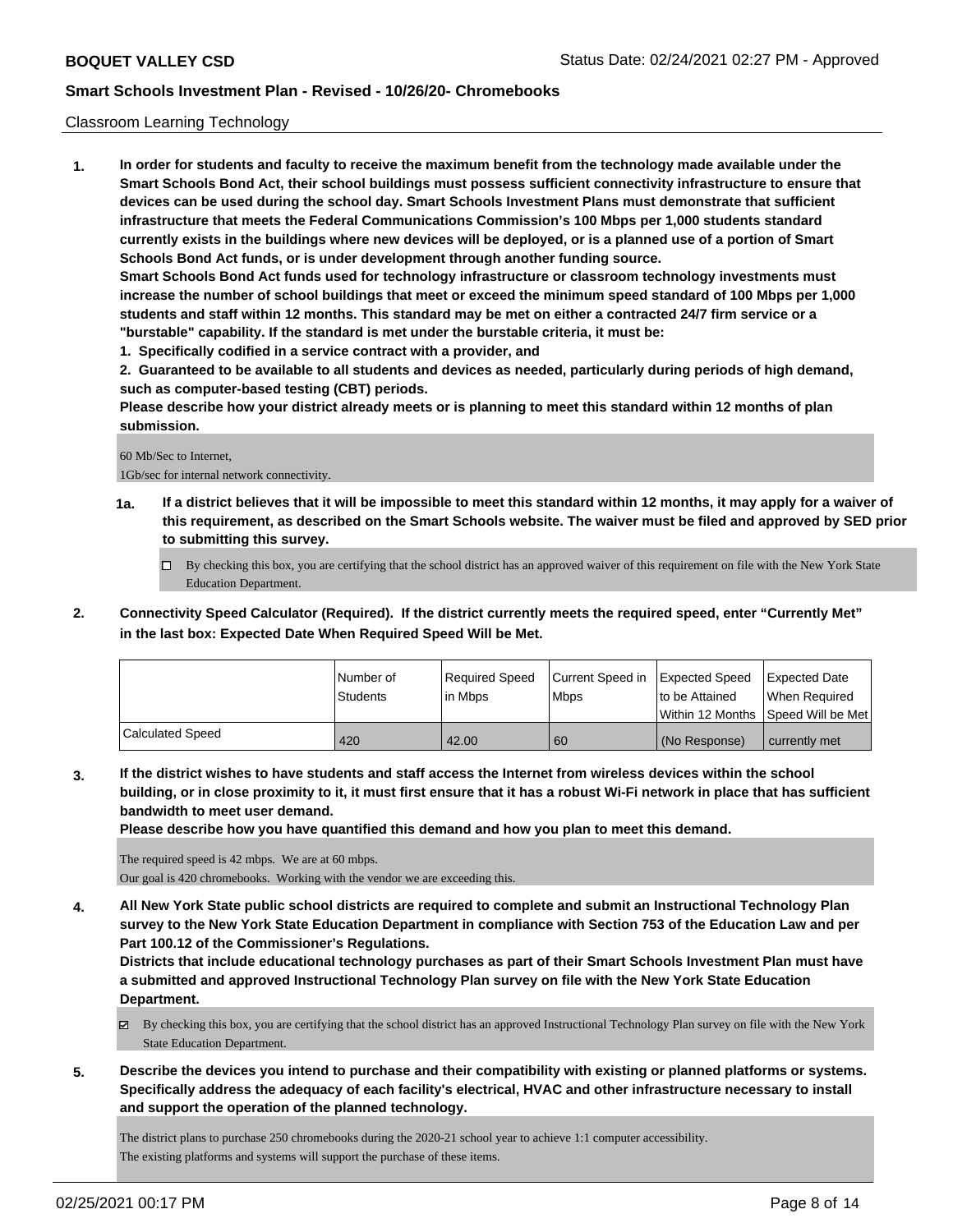## Classroom Learning Technology

- **6. Describe how the proposed technology purchases will:**
	- **> enhance differentiated instruction;**
	- **> expand student learning inside and outside the classroom;**
	- **> benefit students with disabilities and English language learners; and**
	- **> contribute to the reduction of other learning gaps that have been identified within the district.**

**The expectation is that districts will place a priority on addressing the needs of students who struggle to succeed in a rigorous curriculum. Responses in this section should specifically address this concern and align with the district's Instructional Technology Plan (in particular Question 2 of E. Curriculum and Instruction: "Does the district's instructional technology plan address the needs of students with disabilities to ensure equitable access to instruction, materials and assessments?" and Question 3 of the same section: "Does the district's instructional technology plan address the provision of assistive technology specifically for students with disabilities to ensure access to and participation in the general curriculum?")**

**In addition, describe how the district ensures equitable access to instruction, materials and assessments and participation in the general curriculum for both SWD and English Language Learners/Multilingual Learners (ELL/MLL) students.**

WIth the current demands of the COVID-19 pandemic, specifically, remote and hybrid learning, 1:1 access to devices is essential. While the devices will enhance, expand, benefit and contribute to a variety of aspects explained below, the devices are simply essential for instruction in our school district in 2020-21.

#### **enhance differentiated instruction**

These devices will simply allow for instruction for all of our students. Beyond that, they will allow for differentiated instruction by allowing the students the platform for individual data to be received, processed and acted upon.

#### **expand student learning inside and outside the classroom**

Students have never before spent so much time learning outside of the school building. The virtual classroom is now the normal, and we need the tools to provide access to all of our students.

#### **benefit students with disabilities and English language learners**

Students will have access to individualized supplemental activities through our diagnostic assessments. Using program like iready, we are able to indivudually identif specific needs and offer specific activities tailored ofr that specific student.

**contribute to the reduction of other learning gaps that have been identified within the district**

Students will have all of the district's resources at their fingertips. Supplemental, individualized assignments can be given to each student to meet them at the appropriate level and to help close these gaps.

## **7. Where appropriate, describe how the proposed technology purchases will enhance ongoing communication with parents and other stakeholders and help the district facilitate technology-based regional partnerships, including distance learning and other efforts.**

Beginning in 2020-21, we have all of our teachers based ut of Google Classroom. This provides a "home base" for all students and parents to access all needed information daily or weekly. We have obtained hot pots through NERIC, and more through T-Mobile to ensure that all of our families are covered at home.

## **8. Describe the district's plan to provide professional development to ensure that administrators, teachers and staff can employ the technology purchased to enhance instruction successfully.**

**Note: This response should be aligned and expanded upon in accordance with your district's response to Question 1 of F. Professional Development of your Instructional Technology Plan: "Please provide a summary of professional development offered to teachers and staff, for the time period covered by this plan, to support technology to enhance teaching and learning. Please include topics, audience and method of delivery within your summary."**

The district has been working with NERIC, specifically through Model Schools, for our Professional Development this year. Each teacher has been trained in Google Classroom and in other aspects of the Google Suite. We will continue to offer trainings throughout the year.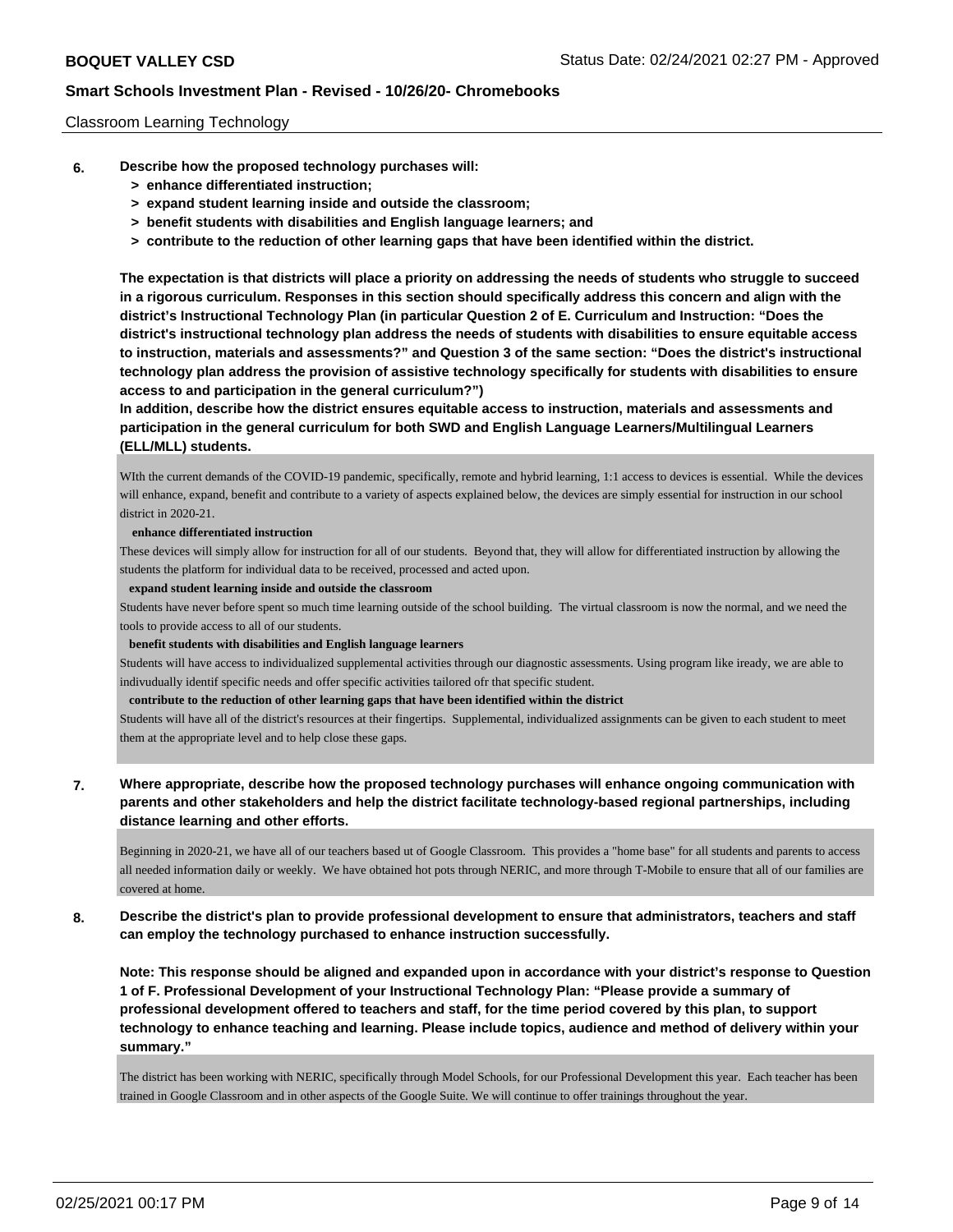### Classroom Learning Technology

**9. Districts must contact one of the SUNY/CUNY teacher preparation programs listed on the document on the left side of the page that supplies the largest number of the district's new teachers to request advice on innovative uses and best practices at the intersection of pedagogy and educational technology.**

By checking this box, you certify that you have contacted the SUNY/CUNY teacher preparation program that supplies the largest number of your new teachers to request advice on these issues.

**9a. Please enter the name of the SUNY or CUNY Institution that you contacted.**

SUNY Plattsburgh

**9b. Enter the primary Institution phone number.**

518-564-5143

**9c. Enter the name of the contact person with whom you consulted and/or will be collaborating with on innovative uses of technology and best practices.**

Dr. Heidi Schnackenberg

**10. To ensure the sustainability of technology purchases made with Smart Schools funds, districts must demonstrate a long-term plan to maintain and replace technology purchases supported by Smart Schools Bond Act funds. This sustainability plan shall demonstrate a district's capacity to support recurring costs of use that are ineligible for Smart Schools Bond Act funding such as device maintenance, technical support, Internet and wireless fees, maintenance of hotspots, staff professional development, building maintenance and the replacement of incidental items. Further, such a sustainability plan shall include a long-term plan for the replacement of purchased devices and equipment at the end of their useful life with other funding sources.**

By checking this box, you certify that the district has a sustainability plan as described above.

**11. Districts must ensure that devices purchased with Smart Schools Bond funds will be distributed, prepared for use, maintained and supported appropriately. Districts must maintain detailed device inventories in accordance with generally accepted accounting principles.**

By checking this box, you certify that the district has a distribution and inventory management plan and system in place.

**12. Please detail the type, quantity, per unit cost and total cost of the eligible items under each sub-category.**

| Select the allowable expenditure<br>type.<br>Repeat to add another item under<br>each type. | I Item to be Purchased | Quantity | Cost per Item | <b>Total Cost</b> |
|---------------------------------------------------------------------------------------------|------------------------|----------|---------------|-------------------|
| <b>Laptop Computers</b>                                                                     | Chromebooks            | 250      | 279.99        | 69,997.50         |
|                                                                                             |                        | 250      | 279.99        | 69,998            |

## **13. Final 2014-15 BEDS Enrollment to calculate Nonpublic Sharing Requirement (no changes allowed.)**

|            | Public Enrollment | Nonpublic Enrollment | <b>Total Enrollment</b> | Nonpublic<br>l Percentage |
|------------|-------------------|----------------------|-------------------------|---------------------------|
| Enrollment |                   |                      | 0.00                    | 0.00                      |

## **14. If you are submitting an allocation for Classroom Learning Technology complete this table.**

|                         | Public School Sub-Allocation | Estimated Nonpublic Loan<br>Amount | <b>Estimated Total Public and</b><br>Nonpublic Sub-Allocation |
|-------------------------|------------------------------|------------------------------------|---------------------------------------------------------------|
|                         |                              | (Based on Percentage Above)        |                                                               |
| Interactive Whiteboards | (No Response)                | 0.00                               | 0.00                                                          |
| <b>Computer Servers</b> | (No Response)                | 0.00                               | 0.00                                                          |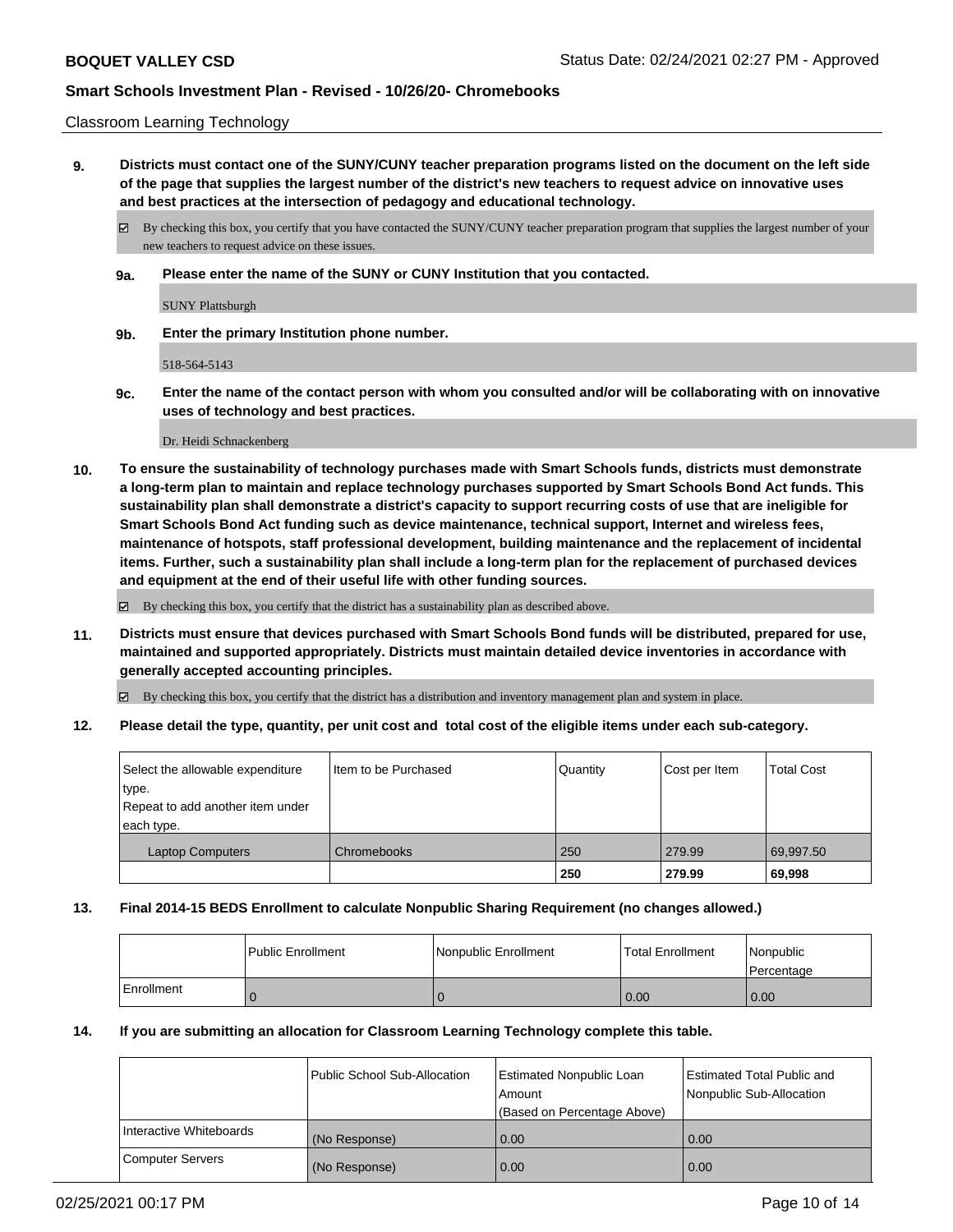Classroom Learning Technology

|                          | Public School Sub-Allocation | <b>Estimated Nonpublic Loan</b><br>Amount<br>(Based on Percentage Above) | <b>Estimated Total Public and</b><br>Nonpublic Sub-Allocation |
|--------------------------|------------------------------|--------------------------------------------------------------------------|---------------------------------------------------------------|
| <b>Desktop Computers</b> | (No Response)                | 0.00                                                                     | 0.00                                                          |
| <b>Laptop Computers</b>  | 69,997.50                    | 0.00                                                                     | 69,997.50                                                     |
| <b>Tablet Computers</b>  | (No Response)                | 0.00                                                                     | 0.00                                                          |
| <b>Other Costs</b>       | (No Response)                | 0.00                                                                     | 0.00                                                          |
| Totals:                  | 69,997.50                    | 0                                                                        | 69,998                                                        |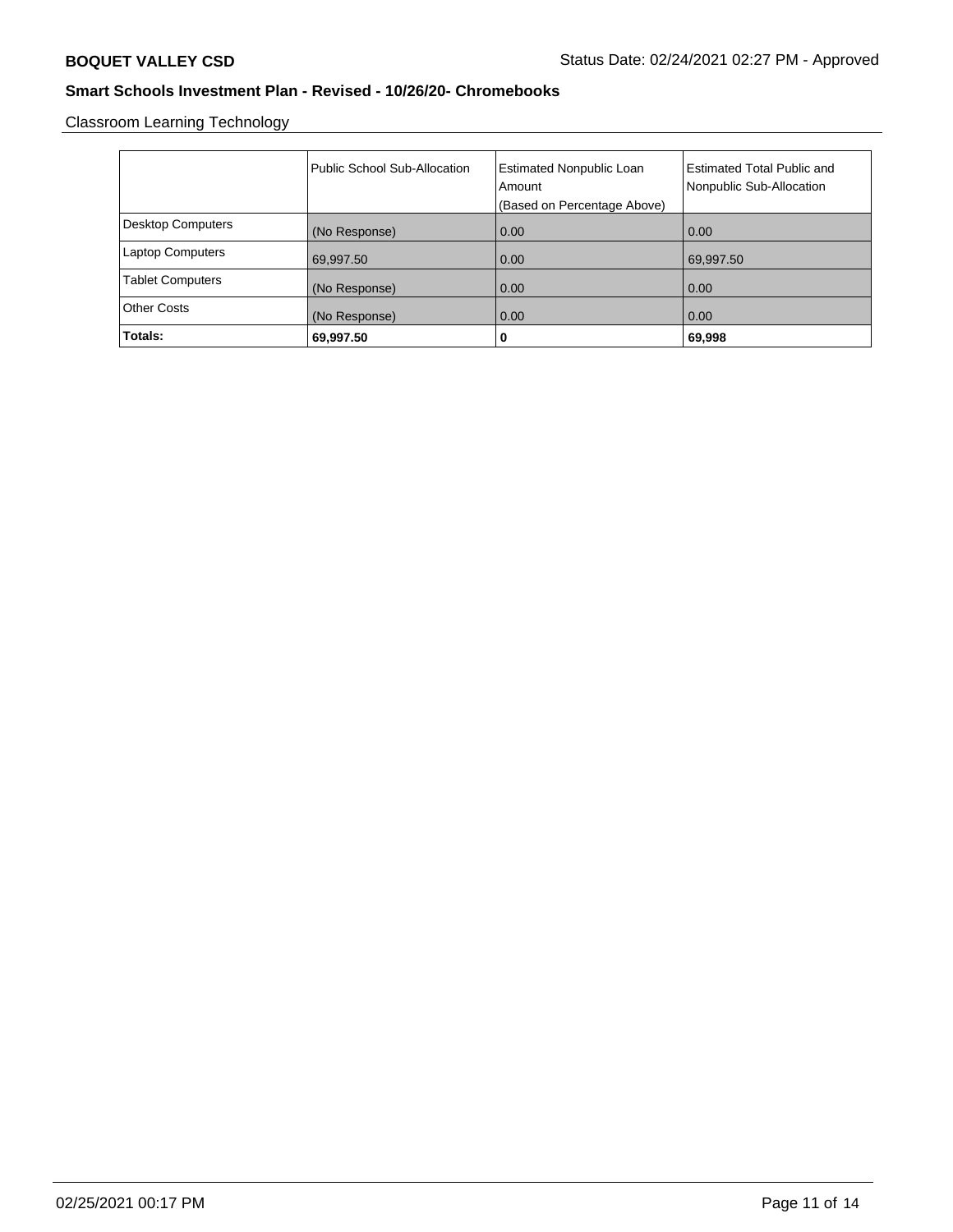### Pre-Kindergarten Classrooms

**1. Provide information regarding how and where the district is currently serving pre-kindergarten students and justify the need for additional space with enrollment projections over 3 years.**

(No Response)

- **2. Describe the district's plan to construct, enhance or modernize education facilities to accommodate prekindergarten programs. Such plans must include:**
	- **Specific descriptions of what the district intends to do to each space;**
	- **An affirmation that new pre-kindergarten classrooms will contain a minimum of 900 square feet per classroom;**
	- **The number of classrooms involved;**
	- **The approximate construction costs per classroom; and**
	- **Confirmation that the space is district-owned or has a long-term lease that exceeds the probable useful life of the improvements.**

(No Response)

**3. Smart Schools Bond Act funds may only be used for capital construction costs. Describe the type and amount of additional funds that will be required to support ineligible ongoing costs (e.g. instruction, supplies) associated with any additional pre-kindergarten classrooms that the district plans to add.**

(No Response)

**4. All plans and specifications for the erection, repair, enlargement or remodeling of school buildings in any public school district in the State must be reviewed and approved by the Commissioner. Districts that plan capital projects using their Smart Schools Bond Act funds will undergo a Preliminary Review Process by the Office of Facilities Planning.**

**Please indicate on a separate row each project number given to you by the Office of Facilities Planning.**

| Project Number |  |
|----------------|--|
| (No Response)  |  |
|                |  |

**5. Please detail the type, quantity, per unit cost and total cost of the eligible items under each sub-category.**

| Select the allowable expenditure | Item to be purchased | Quantity      | Cost per Item | <b>Total Cost</b> |
|----------------------------------|----------------------|---------------|---------------|-------------------|
| type.                            |                      |               |               |                   |
| Repeat to add another item under |                      |               |               |                   |
| each type.                       |                      |               |               |                   |
| (No Response)                    | (No Response)        | (No Response) | (No Response) | 0.00              |
|                                  |                      | υ             | 0.00          |                   |

**6. If you have made an allocation for Pre-Kindergarten Classrooms, complete this table. Note that the calculated Total at the bottom of the table must equal the Total allocation for this category that you entered in the SSIP Overview overall budget.**

|                                          | Sub-Allocation |
|------------------------------------------|----------------|
| Construct Pre-K Classrooms               | (No Response)  |
| Enhance/Modernize Educational Facilities | (No Response)  |
| <b>Other Costs</b>                       | (No Response)  |
| Totals:                                  | 0.00           |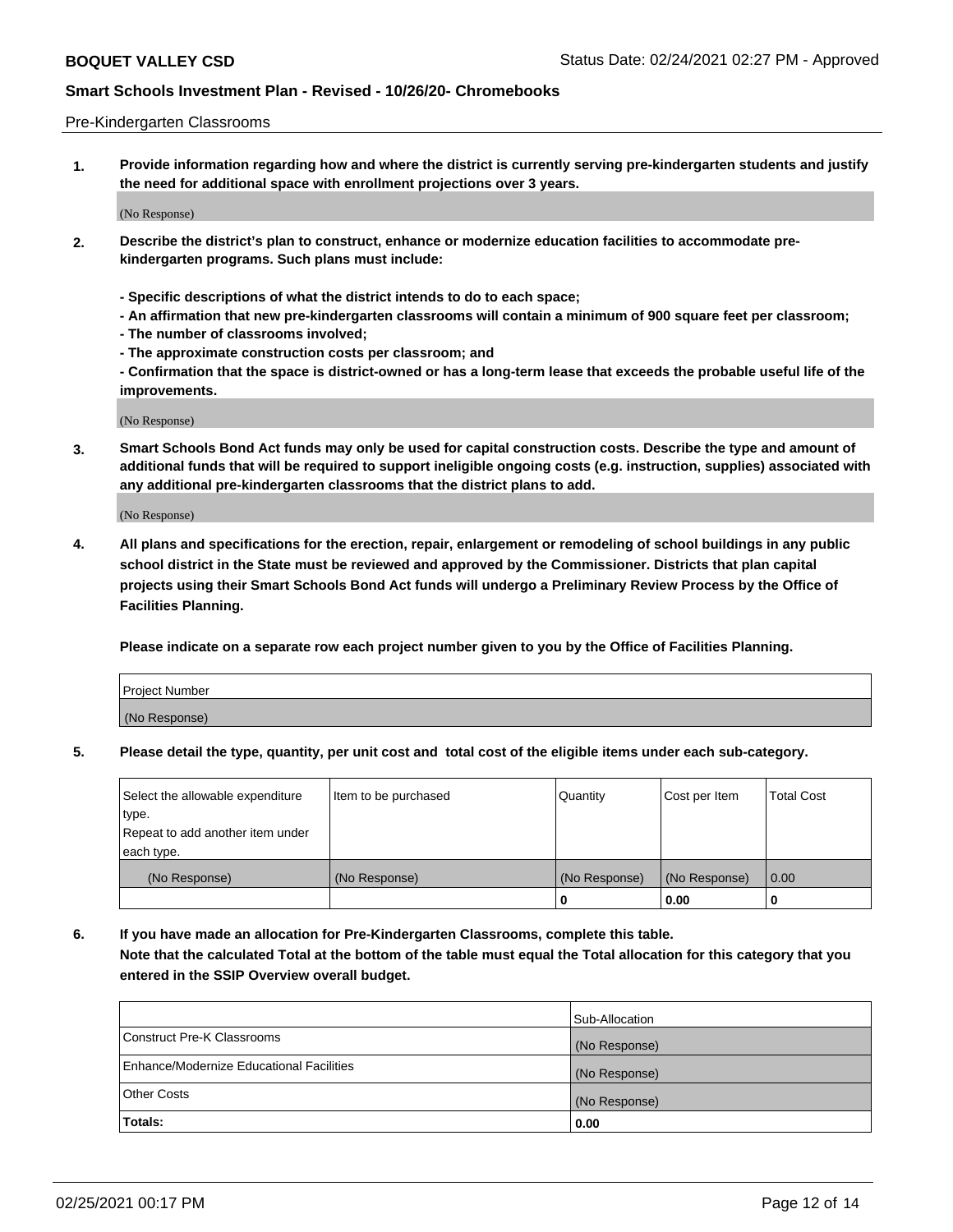Replace Transportable Classrooms

**1. Describe the district's plan to construct, enhance or modernize education facilities to provide high-quality instructional space by replacing transportable classrooms.**

(No Response)

**2. All plans and specifications for the erection, repair, enlargement or remodeling of school buildings in any public school district in the State must be reviewed and approved by the Commissioner. Districts that plan capital projects using their Smart Schools Bond Act funds will undergo a Preliminary Review Process by the Office of Facilities Planning.**

**Please indicate on a separate row each project number given to you by the Office of Facilities Planning.**

| Project Number |  |
|----------------|--|
|                |  |
| (No Response)  |  |

**3. For large projects that seek to blend Smart Schools Bond Act dollars with other funds, please note that Smart Schools Bond Act funds can be allocated on a pro rata basis depending on the number of new classrooms built that directly replace transportable classroom units.**

**If a district seeks to blend Smart Schools Bond Act dollars with other funds describe below what other funds are being used and what portion of the money will be Smart Schools Bond Act funds.**

(No Response)

**4. Please detail the type, quantity, per unit cost and total cost of the eligible items under each sub-category.**

| Select the allowable expenditure | Item to be purchased | Quantity      | Cost per Item | Total Cost |
|----------------------------------|----------------------|---------------|---------------|------------|
| ∣type.                           |                      |               |               |            |
| Repeat to add another item under |                      |               |               |            |
| each type.                       |                      |               |               |            |
| (No Response)                    | (No Response)        | (No Response) | (No Response) | 0.00       |
|                                  |                      | u             | 0.00          |            |

**5. If you have made an allocation for Replace Transportable Classrooms, complete this table. Note that the calculated Total at the bottom of the table must equal the Total allocation for this category that you entered in the SSIP Overview overall budget.**

|                                                | Sub-Allocation |
|------------------------------------------------|----------------|
| Construct New Instructional Space              | (No Response)  |
| Enhance/Modernize Existing Instructional Space | (No Response)  |
| Other Costs                                    | (No Response)  |
| Totals:                                        | 0.00           |